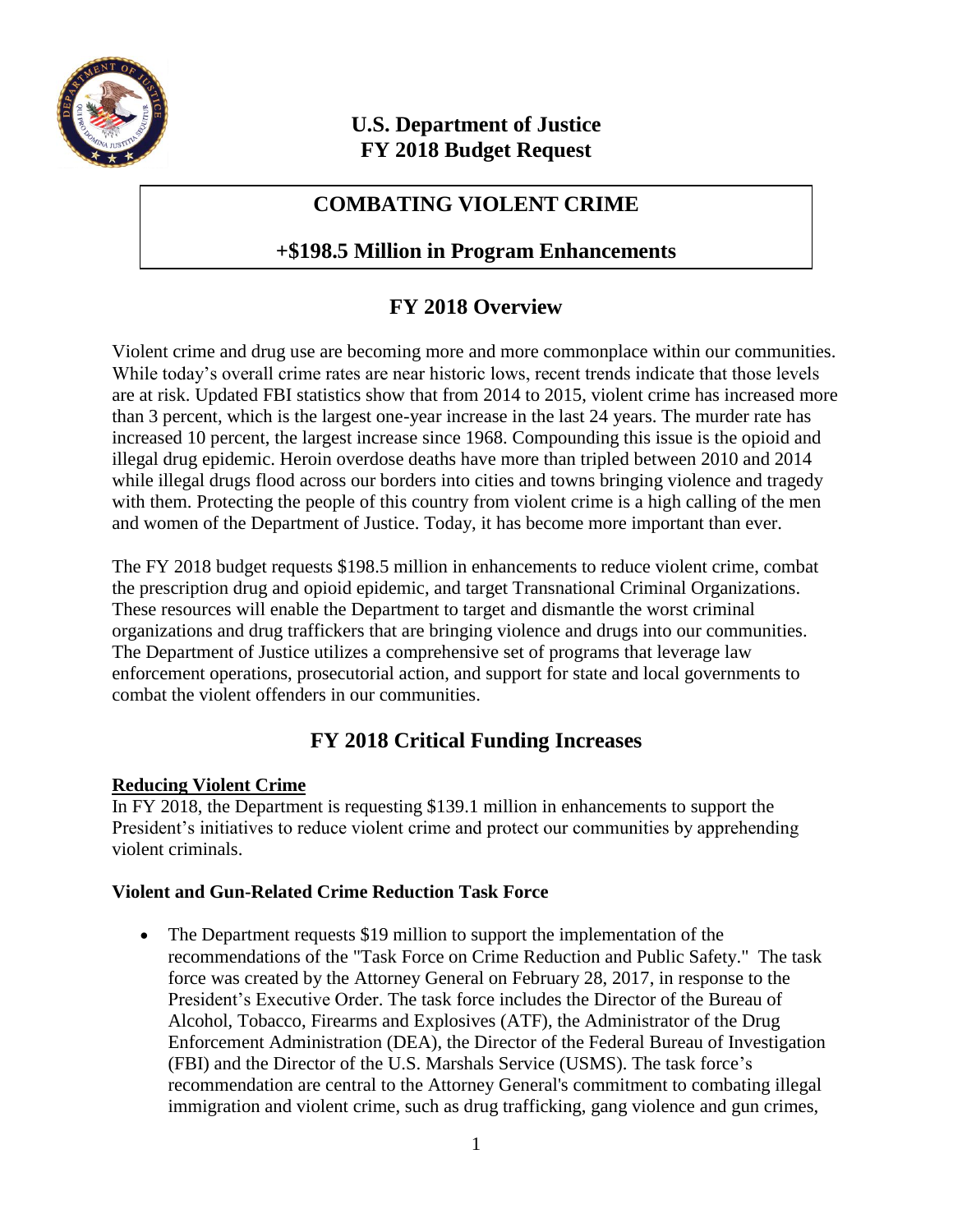and to restoring public safety to all of the nation's communities. Requested resources are ATF (\$3.5 million), DEA (\$6.0 million), FBI (\$3.5 million), and USMS (\$6.0 million).

#### **United States Attorneys (USA)**

**Violent Crime Prosecutors: \$18.8 million and 230 positions (230 attorneys)**

Funding will provide for 230 Assistant United States Attorneys to address violent crime across the country. This enhancement will help ensure the safety and security of people in communities across the country by leveraging the United States Attorneys' ability to convene federal, state, and local law enforcement to improve public safety. Prosecutors will combat all types of violent crime through comprehensive strategies involving vigorous prosecution and prevention efforts. Resources will be provided to the offices with the highest demonstrated need in areas that are necessary to accomplish the objectives of this initiative.

#### **Bureau of Alcohol, Tobacco, Firearms and Explosives (ATF)**

- **National Integrated Ballistic Information Network (NIBIN): \$6.5 million** Funding would expand training for state and local partners and crime intelligence. Funds also provide NIBIN with additional office space and equipment needed for the operation of the National NIBIN Correlation and Training Center. Current services for this initiative are 21 positions and \$30.3 million.
- **Expediting NFA Applications: \$4.0 million** Funding will enhance technical advancements needed to ensure the most accurate and timely firearm registrations to support the enforcement of the National Firearms Act (NFA) and reduce violent crime by providing certifications in support of criminal trials. Current services for this initiative are 105 positions and \$16.2 million.

#### **Federal Bureau of Investigation (FBI)**

 **National Instant Criminal Background Check System: \$8.9 million and 85 positions** The request will enable the FBI to maintain efforts addressing high volumes of firearms background checks and better recruit and retain qualified personnel. Current services for this initiative are 591 positions (no agents) and \$70.3 million.

#### **Office of Justice Programs (OJP)**

#### **Project Safe Neighborhoods (PSN) Block Grants: \$70 million**

The 2018 Budget requests \$70 million for this newly designed block grant program, which will build on and expand the work of DOJ's PSN Initiative to create safer neighborhoods through sustained reductions in gang violence and gun crime. The uses of this evidence based block grant will be locally determined, rather than federally controlled, to ensure it addresses local problems and priorities. The program is based on partnerships of federal, state, and local agencies led by the U.S. Attorney (USA) in each federal judicial district. The USA will be responsible for establishing a collaborative PSN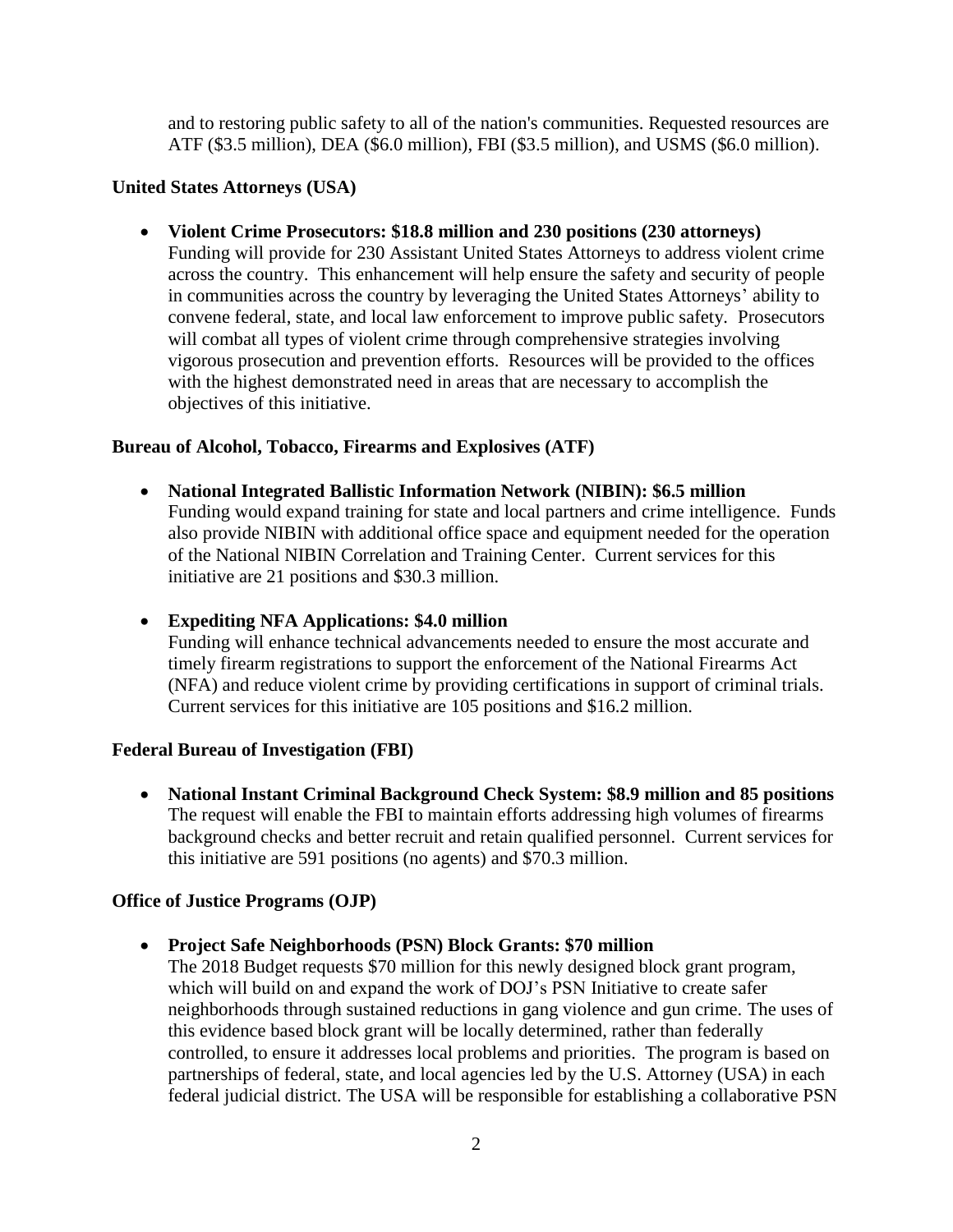team of federal, state, and local law enforcement and other community members to implement gang violence and gun crime enforcement; violence prevention and intervention initiatives; and community outreach within the district.

#### **United States Marshals Service (USMS)**

**Deputy U.S. Marshal (DUSM) Life and Safety: \$12.0 million**

Funds support the replacement of body armor, radios, fleet vehicles, and electronic surveillance equipment; and to support the USMS Special Operation Group's (SOG) annual selection, specialty training, mandatory recertification training, and related equipment. Funding will allow regular replacement of Deputy U.S. Marshal safety equipment, and to ensure that SOG members maintain skills necessary to provide tactical support for increased officer safety and maximum efficiency when conducting high-risk operations.

#### **Combating Opioids**

In FY 2018, the Department is requesting \$40.4 million in enhancements to combat the opioid epidemic that is crippling communities across the United States and to target the drug trafficking organizations responsible for the supply of these drugs in the United States.

#### **Drug Enforcement Administration (DEA)**

- **Opioid Enhancement: Training, Enforcement, and Drug Disposal: \$20.0 million** Resources will be used in support of actions against individuals and organizations operating outside the law. Additionally, long-term education and training engagements with pharmaceutical drug manufacturers, wholesalers, pharmacies, and practitioners will be conducted and additional support for prescription drug take back events would be provided.
- **Diversion Investigators and Tactical Diversion Squads: \$9.4 million and 55 positions (10 Agents)**

Resources will support the disruption and dismantlement of the individuals and organizations responsible for the illicit manufacture and distribution of pharmaceutical controlled substances in violation of the Controlled Substances Act (CSA) and would provide support for outreach to the growing registrant population. FY 2018 current services for this program are 1,597 positions and \$388 million.

#### **Heroin Enforcement: \$8.5 million**

Resources will be used in support of coordinated Law Enforcement actions that aim to sever the ties between cartels and the violent gangs which supply deadly opioids to our communities. Requested funding would provide support to expand DEA's 360 Strategy and would provide additional operational funding for DEA enforcement groups focused on targeting the heroin epidemic. Between 2010 and 2016, DEA has opened more than 12,900 investigations related to heroin. As a result of these aggressive enforcement efforts, the amount of heroin seized in the United States has increased by more than 100 percent between 2010 and 2016.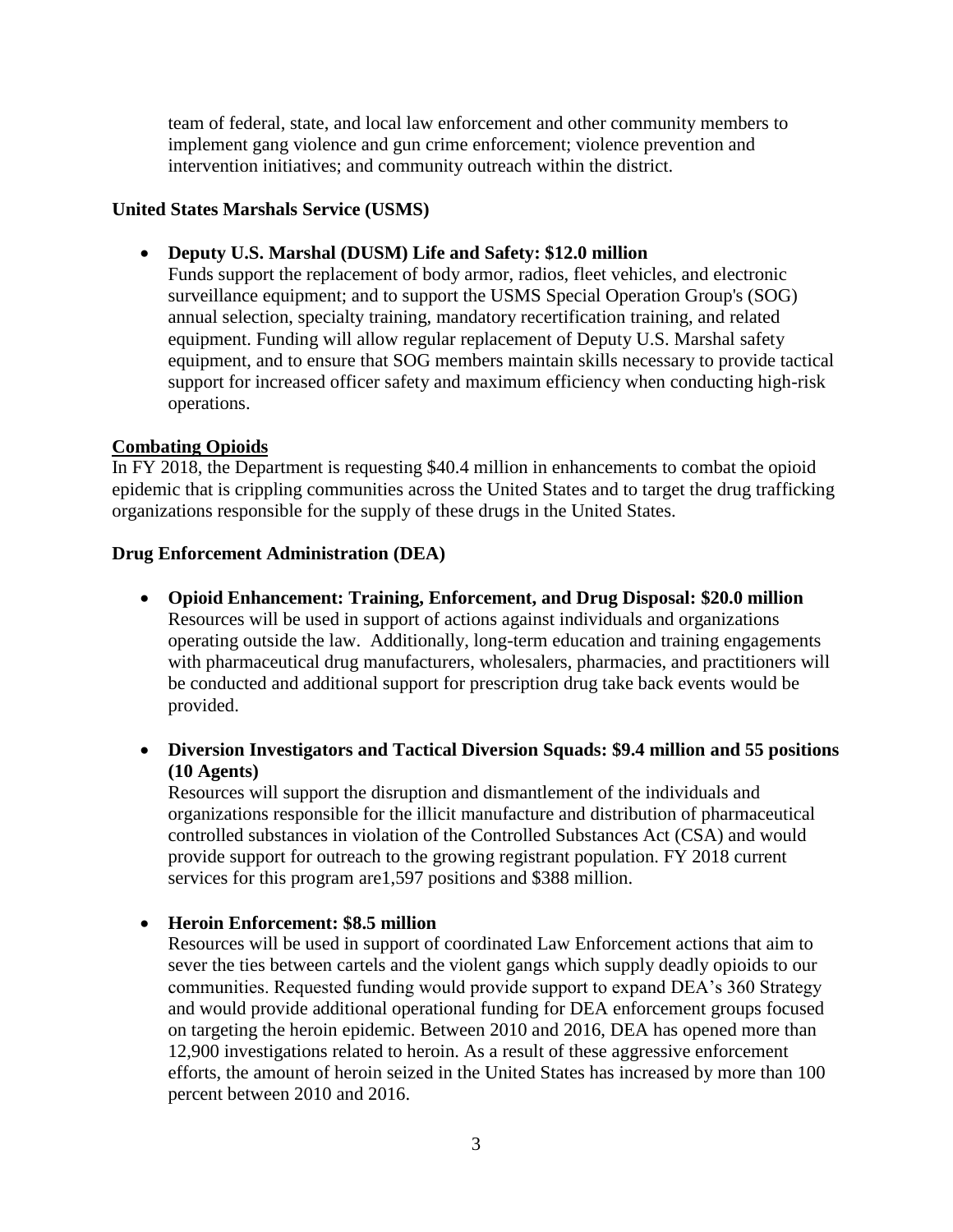#### **SAUSA Pilot Program: \$2.5 million**

Funds for this initiative will initiate a pilot program that would hire and pay Special Assistant United States Attorneys (SAUSA) in "hot spots" around the country to provide prosecutorial support to federal criminal and civil diversion investigations. The requested resources would ensure that criminal and related civil cases associated with the Diversion Control Fee Account (DCFA) are prosecuted in a timely manner.

### **Targeting Transnational Organized Crime**

In FY 2018, the Department is requesting \$19.0 million in enhancements to target those transnational criminal organizations that pose the greatest threat to our national security and the safety of American citizens.

### **Organized Crime and Drug Enforcement Task Forces (OCDETF)**

 **Violent Crime, the Opioid Epidemic, and Transnational Organized Crime: \$5.8 million**

OCDETF will address priorities of the Administration, which include Transnational Organized Crime, the national opioid epidemic, and violent crime affecting our communities across the nation. OCDETF seeks funding to support operational expenses for investigators and prosecutors working on OCDETF cases that target priority TOC, OCDETF's heroin response strategy, and the short-term deployment of Federal law enforcement personnel to address violent crime. Current services for this initiative are 0 positions and \$1.6 million.

#### **Federal Bureau of Investigation (FBI)**

 **Transnational Organized Crime: \$6.8 million and 65 positions (40 agents)** This requested funding will support ongoing TOC investigations of the highest-level TOC actors, both domestically and internationally. Current services for this initiative are 1,101 positions (637 agents) and \$192.9 million.

#### **Drug Enforcement Administration (DEA)**

**Transnational Organized Crime: \$6.5 million**

Resources for investigative activities focusing on the TCOs that are responsible for large quantities of drugs such as heroin to arriving in U.S. cities. DEA will enhance Sensitive Investigative Units (SIU) in key overseas locations to target TCOs and would expand the foreign intercept program. FY 2018 current services for the SIU program are \$20.6 million.